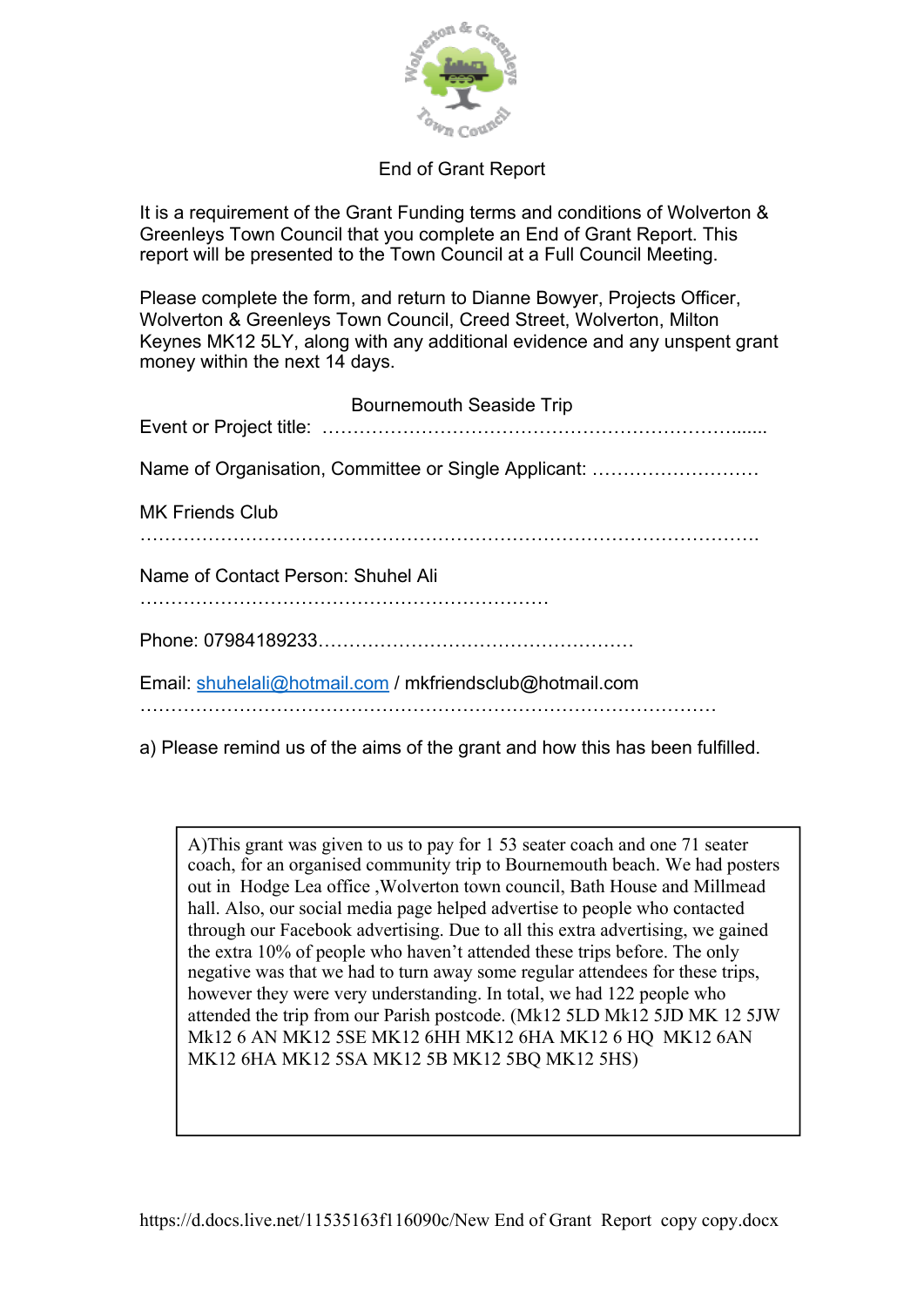b) Have all the aims been met? If not, what part of the project failed to deliver (to include activity, materials or supplier) what was expected?

B) All the aims have been met, as we successfully paid the coach company on time and in full amount. Everything went smoothly and the feedback from everyone was positive. The weather for most the day and atmosphere was great.

c) Please include your end of project evaluation. Is this what you hoped for? Please feel free to include pictures of your event.

C) Our aims have been fulfilled, and our hopes and desires of this grant have been a huge success. The trip went exactly as we hoped it would, everyone enjoyed themselves and it was a great day out for the community.

d) Please evidence the number of people that the project / event has reached. This would include planning, participants, project leaders etc.

D) The number of people that attended were 122, all from the Parish postcode. Pictures have been posted on the groups Facebook page of some of the activities that took place on the beach. Also some pictures will been emailed to you.

e) Please include any feedback that you may have been given, publicity that you may have acquired or produced.

E) Feedback we have been given has mainly been from the parents who loved seeing their children taking part in activities outdoor rather than spending their summer holidays indoor. The children seemed to particularly enjoy the football, tug of war and Asian game of Kabadddi.

f) Please attach a final set of financial accounts for the project that include proof of expenditure, such as receipts and invoices.

https://d.docs.live.net/11535163f116090c/New End of Grant Report copy copy.docx